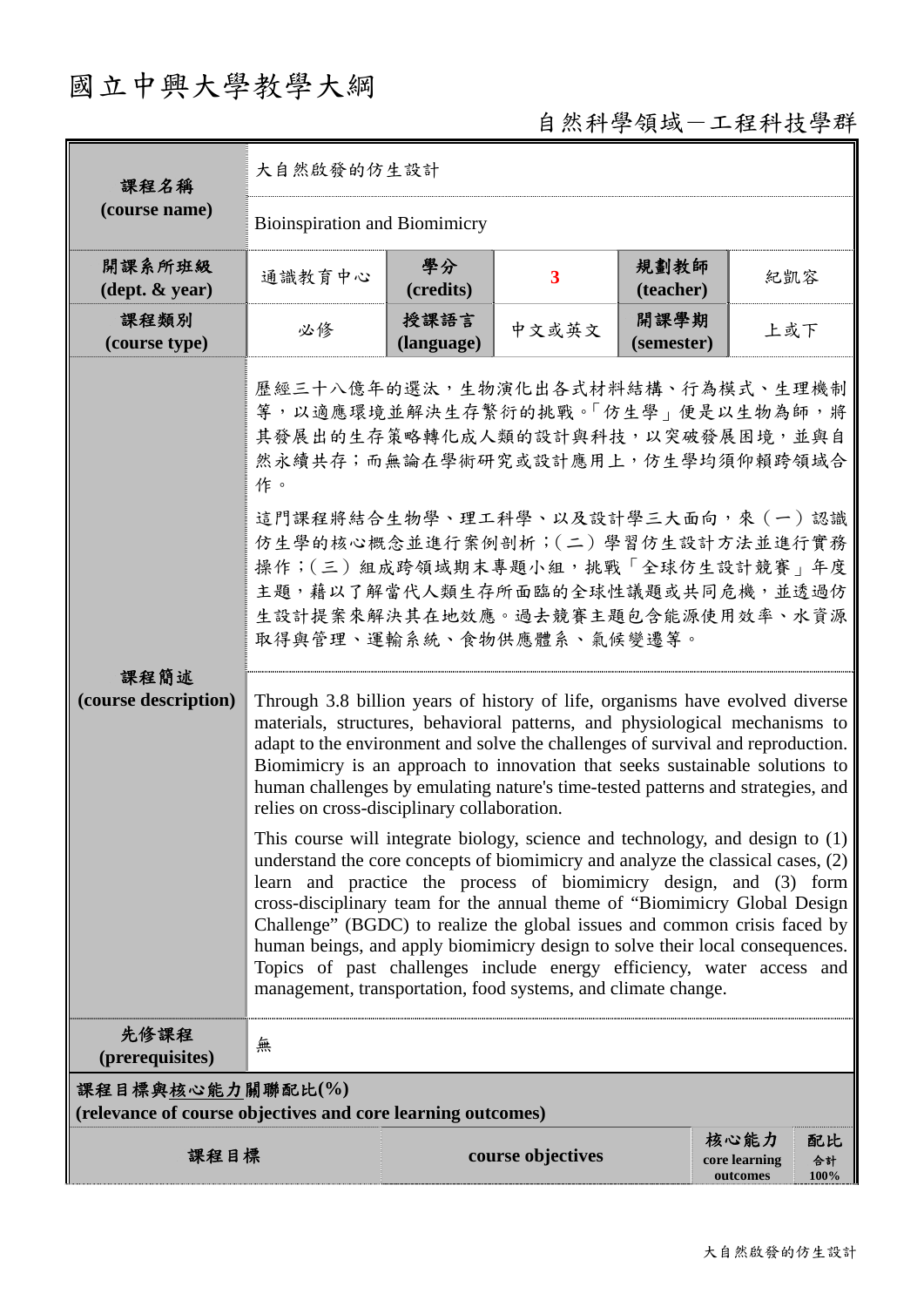| (1)認識仿生學核心概念及案例                                                                                                                                  | (1) Understand the core concepts of<br>biomimicry and analyze the cases;<br>(2) Learn and practice the process of<br>biomimicry design;<br>(3) Form cross-disciplinary team for<br>the annual theme of "Biomimicry<br>Global Design Challenge" to<br>realize the global issues and apply<br>biomimicry design to solve local<br>consequences.          |                                                                                                                                                                                                                                                                                                                                             | 人文素養 | 0%   |  |  |  |  |  |
|--------------------------------------------------------------------------------------------------------------------------------------------------|--------------------------------------------------------------------------------------------------------------------------------------------------------------------------------------------------------------------------------------------------------------------------------------------------------------------------------------------------------|---------------------------------------------------------------------------------------------------------------------------------------------------------------------------------------------------------------------------------------------------------------------------------------------------------------------------------------------|------|------|--|--|--|--|--|
| (2)學習仿生設計方法與實務<br>(3)期末小組專題:挑戰「全球仿生設                                                                                                             |                                                                                                                                                                                                                                                                                                                                                        |                                                                                                                                                                                                                                                                                                                                             | 科學素養 | 30 % |  |  |  |  |  |
| 計競賽   年度主題,透過探索生物<br>生存適應機制來進行仿生設計,提                                                                                                             |                                                                                                                                                                                                                                                                                                                                                        |                                                                                                                                                                                                                                                                                                                                             | 溝通能力 | 15 % |  |  |  |  |  |
| 出解決方案                                                                                                                                            |                                                                                                                                                                                                                                                                                                                                                        |                                                                                                                                                                                                                                                                                                                                             | 創新能力 | 30 % |  |  |  |  |  |
|                                                                                                                                                  |                                                                                                                                                                                                                                                                                                                                                        |                                                                                                                                                                                                                                                                                                                                             | 國際視野 | 25 % |  |  |  |  |  |
|                                                                                                                                                  |                                                                                                                                                                                                                                                                                                                                                        |                                                                                                                                                                                                                                                                                                                                             | 社會關懷 | 0%   |  |  |  |  |  |
| 課程目標之教學方法與評量方法<br>(teaching and assessment methods for course objectives)                                                                        |                                                                                                                                                                                                                                                                                                                                                        |                                                                                                                                                                                                                                                                                                                                             |      |      |  |  |  |  |  |
| 教學方法 (teaching methods)                                                                                                                          | 學習評量方式 (evaluation)                                                                                                                                                                                                                                                                                                                                    |                                                                                                                                                                                                                                                                                                                                             |      |      |  |  |  |  |  |
| 講授 lecture、                                                                                                                                      | 出席狀況 attendance/ participation 15%、                                                                                                                                                                                                                                                                                                                    |                                                                                                                                                                                                                                                                                                                                             |      |      |  |  |  |  |  |
|                                                                                                                                                  |                                                                                                                                                                                                                                                                                                                                                        |                                                                                                                                                                                                                                                                                                                                             |      |      |  |  |  |  |  |
| 討論 discussion、                                                                                                                                   | 作業 homework 40%、                                                                                                                                                                                                                                                                                                                                       |                                                                                                                                                                                                                                                                                                                                             |      |      |  |  |  |  |  |
| 專題探討與製作 group project (biomimicry                                                                                                                | 口頭報告 oral presentation 20%、                                                                                                                                                                                                                                                                                                                            |                                                                                                                                                                                                                                                                                                                                             |      |      |  |  |  |  |  |
| design challenge)                                                                                                                                | 書面報告 reports 25%                                                                                                                                                                                                                                                                                                                                       |                                                                                                                                                                                                                                                                                                                                             |      |      |  |  |  |  |  |
| 授課內容(單元名稱與內容、習作 / 考試進度、備註)<br>(course content and homework / tests schedule)                                                                     |                                                                                                                                                                                                                                                                                                                                                        |                                                                                                                                                                                                                                                                                                                                             |      |      |  |  |  |  |  |
| I. 生物啟發與設計 (約六週)<br>1. 仿生學簡介:師法自然的經典案例<br>及運作機制探究<br>2. 仿生學核心概念:功能與策略、系<br>統思考、自然運作法則<br>3. 設計與設計思考<br>4. 仿生工程與技術<br>5. 校園走遊:探索與啟發               |                                                                                                                                                                                                                                                                                                                                                        | I. Biomimicry: inspiration $&$ design ( $<$ 6 weeks)<br>1. Introduction: cases, function, and mechanisms<br>2. Core concepts: function & strategy, systems,<br>nature's unifying patterns<br>3. Design $\&$ design thinking<br>4. Biomimetic engineering & technology<br>5. Naturalists on site: observation and inspiration                |      |      |  |  |  |  |  |
| II. 仿生設計方法與實務操作 (約四週)<br>1. 定義:目標課題脈絡並聚焦設計方向<br>2. 轉譯:生物化課題脈絡與功能策略<br>3. 研究:觀察與蒐集文獻,並探討相關<br>生物策略及機制<br>4. 設計:萃取生物策略以啟發設計<br>5. 評估:檢視設計及其功能      | II. Biomimicry process and practice $($ $\sim$ 4 weeks)<br>1. Define the challenge: context and focus<br>2. Biologize function and context<br>3. Discover biological strategies by observation,<br>literature survey, and mechanism analyses<br>4. Abstract design strategies and emulate Nature's<br>lessons<br>5. Evaluate design's fit and function |                                                                                                                                                                                                                                                                                                                                             |      |      |  |  |  |  |  |
| III. 仿生設計期末專題 (約八週)<br>1. 「全球仿生設計競賽」主題探勘與<br>現行方案評估<br>2. 仿生設計專題:設有課題定義、轉<br>譯 (生物化)、文獻研究、設計等<br>考核點及進度報告<br>3. 成果報告:「全球仿生設計競賽」<br>構想提案、生物策略文獻彙集 |                                                                                                                                                                                                                                                                                                                                                        | III. Final project: biomimicry design $($ $\sim$ 8 weeks)<br>1. Biomimicry Global Design Challenge (BGDC):<br>research and survey current solutions<br>2. Biomimicry project: check-points and progress<br>reports on each step of the biomimicry process<br>3. Final report: BGDC proposal &<br>library/inventory of biological strategies |      |      |  |  |  |  |  |